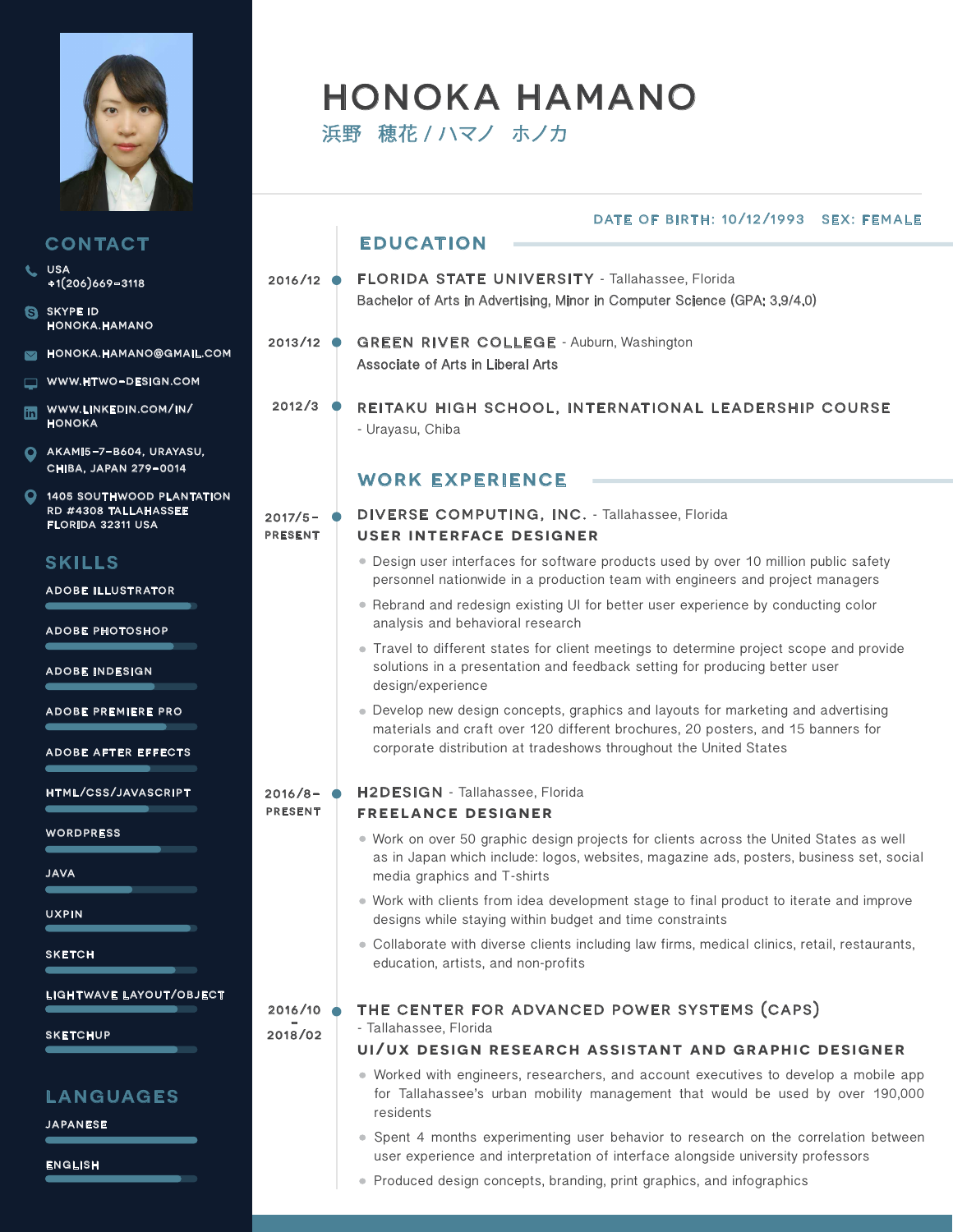

## **CONTACT**

- usa +1(206)669-3118
- **SKYPE ID** honoka.hamano
- honoka.hamano@gmail.com
- www.htwo-design.com
- www.linkedin.com/in/ honoka
- akami5-7-b604, urayasu,  $\mathbf{\Omega}$ chiba, japan 279-0014
- **405 SOUTHWOOD PLANTATION** rd #4308 tallahassee florida 32311 usa

# skills

adobe illustrator

adobe photoshop

adobe indesign

adobe premiere pro

adobe after effects

html/css/javascript

**WORDPRESS** 

java

**SKETCH** 

lightwave layout/object

**SKETCHUP** 

### languages

japanese

english

# work experience

### $2017/1$   $\bullet$ <br> $2017/4$ APP INNOVATORS - Tallahassee, Florida

### **graphic/ui design intern**

- Created over 15 graphics and layouts for print/digital advertisements, product illustrations, and company logos for clients
- Developed creative ideas of user interface design for 5 clients' websites and mobile apps to maximize user experience
- Collaborated with product management and engineers to define and implement innovative solutions for the product direction, visuals and experience

### $2017/1$   $\bullet$ <br> $2017/4$ THE POD ADVERTISING - Tallahassee, Florida

### **graphic design intern**

- Designed rough layouts of art and copy for over 15 print/digital advertisements considering arrangement, size, type size and style, and related aesthetic concepts
- Managed agency's social media alongside copywriting team in order to develop strategy and hook our audience as well as their marketing videos

### 2016/10 ●<br>-<br>2016/12 SOFITU - Tallahassee, Florida

### **graphic design intern**

- Conducted primary and secondary user research and evaluated feedback to improve interface design of sofitU, a fitness and sports meetup app
- Used research to design the most effective visual elements such as color, font style, alignment, and icons
- Handled a budget to create marketing and advertising graphics and materials to promote the company's services

### WALT DISNEY ATTRACTIONS JAPAN - Urayasu, Chiba

2014/4<br>2014/5

- **administrative assistant**
	- Organized an ecology fair with an administrative team to increase the awareness of Disney's "Environmentality" initiative
	- Designed posters, props, layouts, and fliers for the fair in a timely manner
	- Translated and Subtitled a short film about Disney's "Enviromentality" initiative

# honors & awards

### florida-japan linkage institute award  $2015/6$   $\frac{1}{2016/12}$

This scholarship award was given to academically outstanding Japanese students for the promotion of educational, cultural, economic and policy relations between Florida and Japan

### THE STATE OF FLORIDA UNDERGRADUATE TUITION WAIVER AWARD  $2015/6$   $\frac{1}{2016/12}$

This out-of-state tuition waiver was given to deserving undergraduate international students who have remarkable academic status

#### patricia sibley endowed scholarship in mass communication 2015/10

This scholarship award was awarded to highly selected students who demonstrate a strong interest in a career in advertising, or public relations with an outstanding portfolio of work

### 1st prize for the international program art contest at green river college 2012/9

The logo and web banner I designed were selected as Green River College's International Program's symbols, which contributed to the promotion of the program

**UXPIN**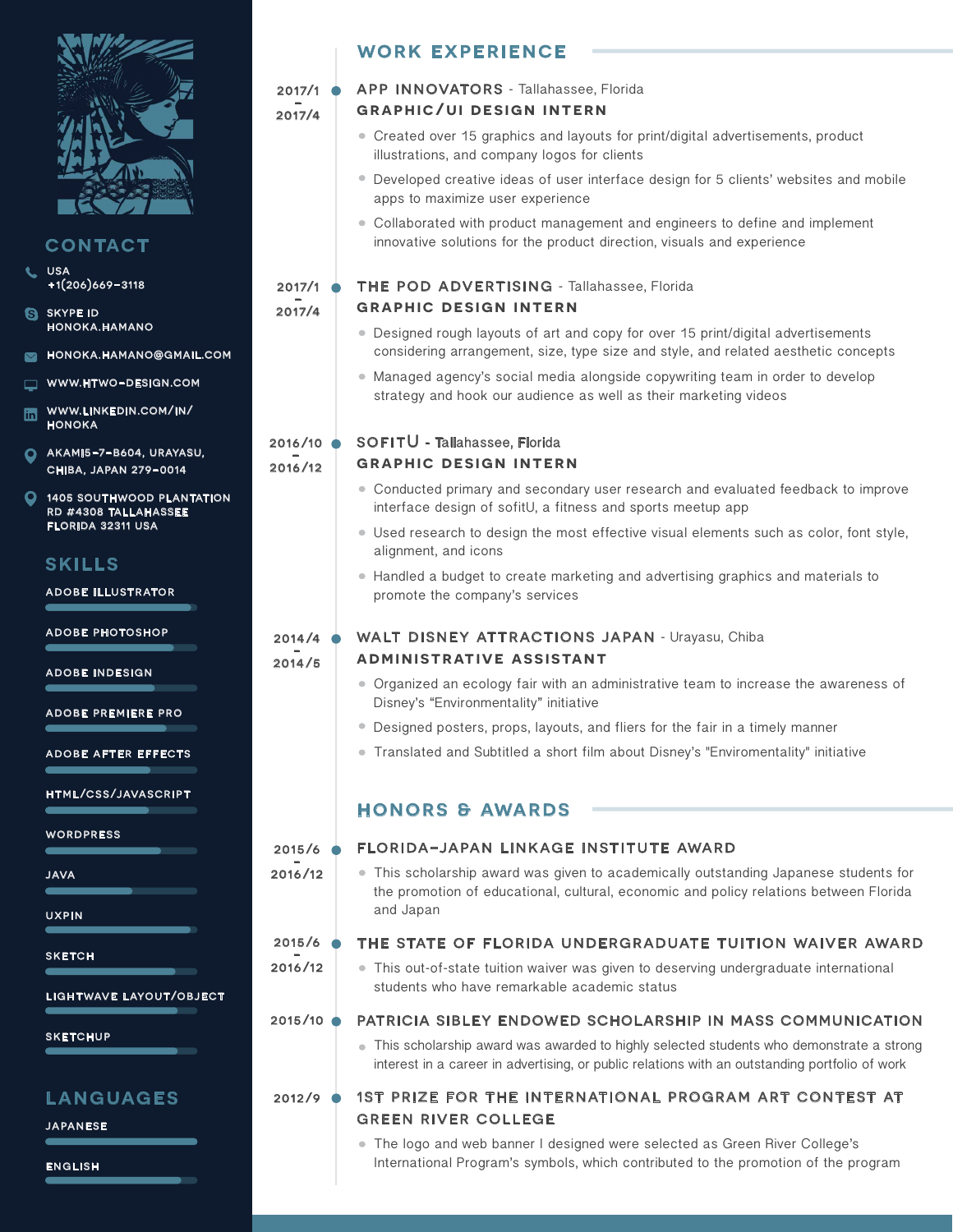

 $\ddot{\boldsymbol{\theta}}$ 

 $\blacksquare$  $\overline{\phantom{m}}$  $\begin{array}{c} \hline \end{array}$ 

 $\bullet$ 

 $\bullet$ 

|                                                                  |                           | 生年月日: 1993/10/12 性別: 女                                                                                                                            |
|------------------------------------------------------------------|---------------------------|---------------------------------------------------------------------------------------------------------------------------------------------------|
| CONTACT                                                          |                           | <b>EDUCATION</b>                                                                                                                                  |
| アメリカ用携帯:<br>$+1(206)669-3118$                                    | $2016/12$ $\bullet$       | <b>フロリダ州立大学</b> - アメリカ合衆国, タラハシー                                                                                                                  |
| <b>SKYPE ID:</b><br><b>HONOKA.HAMANO</b>                         |                           | 広告学専攻 / コンピューターサイエンス副専攻 学士号取得 (GPA: 3.9/4.0)                                                                                                      |
| HONOKA.HAMANO@GMAIL.COM                                          | $2013/12$ $\bullet$       | グリーンリバー大学 - アメリカ合衆国, ワシントン州, オーバーン                                                                                                                |
| WWW.HTWO-DESIGN.COM                                              |                           | リベラルアーツ専攻 準学士号取得                                                                                                                                  |
| WWW.LINKEDIN.COM/IN/<br><b>HONOKA</b>                            | 2012/3                    | 麗澤高等学校 インターナショナルリーダーシップコース- 千葉県, 柏市                                                                                                               |
| 国内住所:<br>〒279-0014<br>千葉県浦安市明海5-7-B604                           |                           | <b>WORK EXPERIENCE</b>                                                                                                                            |
| 現住所:<br><b>1405 SOUTHWOOD PLANTATION</b><br>RD #4308 TALLAHASSEE | $2017/5$ $\bullet$<br>−現在 | DIVERSE COMPUTING, INC. - アメリカ合衆国, フロリダ州, タラハシー<br>UI/グラフィックデザイナー                                                                                 |
| <b>FLORIDA 32311 USA</b><br><b>SKILLS</b>                        |                           | ● 1000万人以上のユーザーが存在するWebアプリケーションのインターフェースのデザインを指揮・監督<br>し、プロジェクトマネージャー・エンジニアと共にチームでコンセプトメイクから製品開発までを行う                                             |
| <b>ADOBE ILLUSTRATOR</b>                                         |                           | ● UXPinやSketchなどのユーザーインターフェイス(UI)デザインツールを使い、画面のレイアウト、配置、<br>配色、フォント、ロゴ、アイコン全てを製作し、製品コンセプトをビジュアル・具体化させモックアップ(製<br>品模型)をつくりクライアント (主に法執行機関) にプレゼンする |
| <b>ADOBE PHOTOSHOP</b>                                           |                           | ● 広告やマーケティングに使用される120種類以上のパンフレット、ポスター、バナー、自社のブランドグッ<br>ズなどを発案・デザイン・制作する                                                                           |
| ADOBE INDESIGN<br><b>ADOBE PREMIERE PRO</b>                      |                           | ● 自社のソフトウェアの使い方や特徴的な機能をインターフェースを見せながらわかりやすく説明した<br>動画の制作をする                                                                                       |
| <b>ADOBE AFTER EFFECTS</b><br><b>HTML/CSS/JAVASCRIPT</b>         | $2016/8$ $\bullet$<br>-現在 | H2DESIGN - アメリカ合衆国, フロリダ州, タラハシー<br>グラフィック・Webフリーランスデザイナー                                                                                         |
| WORDPRESS                                                        |                           | ● フリーランスデザイナーとして州内外、国内外のクライアントから50件以上のグラフィックデザインプロ<br>ジェクトを担当し、現地またはオンラインでの会議を通してフィードバックを元に顧客の持つイメージに<br>合ったデザインを提供する                             |
| <b>JAVA</b><br><b>UXPIN</b>                                      |                           | ● プロジェクト内容はロゴ、Webサイト、雑誌の広告・ポスター、名刺、ソーシャルメディアの記事のデザイン<br>などビジネスのブランディングや広告制作など様々なものがあり、弁護士、医療系、コンサルタント、小売<br>業者、飲食店、教師、ダンサー、写真家、など幅広い分野のクライアントを持つ  |
| <b>SKETCH</b>                                                    | $2016/10$ $\bullet$       | THE CENTER FOR ADVANCED POWER SYSTEMS                                                                                                             |
| LIGHTWAVE LAYOUT/OBJECT                                          | 2018/02                   | - アメリカ合衆国, フロリダ州, タラハシー<br>UI/UXデザインリサーチアシスタント/グラフィックデザイナー                                                                                        |
| <b>SKETCHUP</b>                                                  |                           | ● Internet of Things(IoT)を利用した、フロリダ州・タラハシーにおける交通施策(モビリティ・マネジメント)用<br>アプリ開発をエンジニア、マーケティングリサーチャーと協力して行う                                             |
| <b>LANGUAGES</b>                                                 |                           | ● アプリのユーザーに対して4ヶ月間かけてアンケート調査を行いユーザーインターフェースとユーザー<br>レスポンスの影響性についてリサーチする                                                                           |
| 日本語                                                              |                           | ● リサーチセンターCAPSのブランディングに必要なロゴ制作、出版する本や資料のデザインを行う                                                                                                   |
| 英語                                                               |                           |                                                                                                                                                   |

HONOKA HAMANO

浜野 穂花 / ハマノ ホノカ